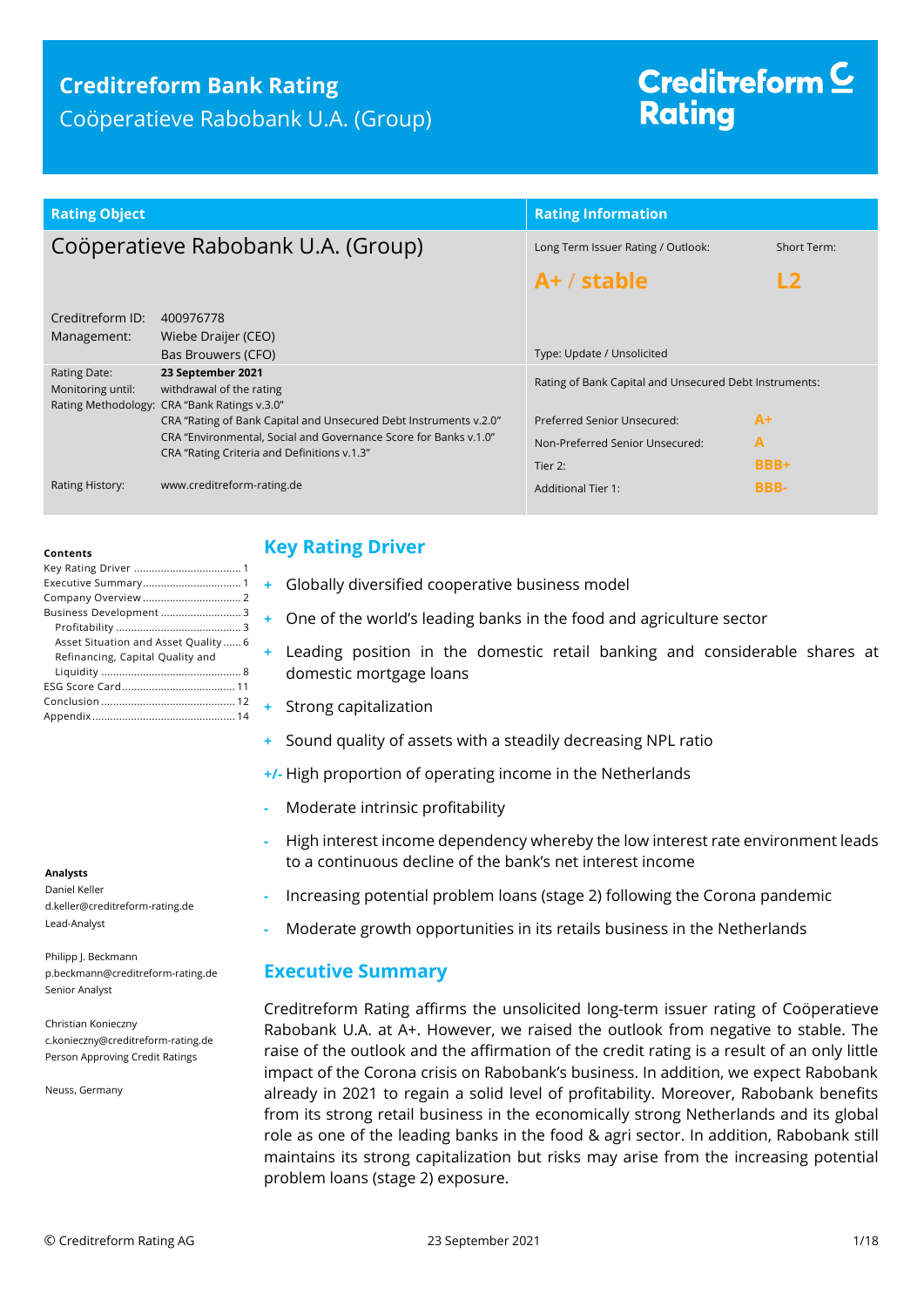## <span id="page-1-0"></span>**Company Overview**

The cooperative bank Coöperatieve Rabobank U.A. (hereafter Rabobank or the bank) is a Dutch cooperative banking group headquartered in Utrecht. All local Rabobanks and the Rabobank Group Organization operate as one cooperative bank with one banking license and one set of financial statements. The roots of the group go back to the year 1895. Rabobank was founded with the merger of the two head organizations Coöperatieve Centrale Raiffeisen-Bank in Utrecht and the Coöperatieve Centrale Boerenleenbank in Eindhoven in 1972. Today Rabobank Group is the second largest bank in the Netherlands in terms of total assets. With 43,263 employees (FTE's at H1-2021 period-end), the Group serves more than 6.7 million retail and 800,000 business customers in the Netherlands in addition to its 10 million customers worldwide.

As an international financial service provider, the bank operates in more than 40 countries and offers its clients a comprehensive range of financial products and services and is in particular active internationally as a financial services provider in the Food & Agri sector, where Rabobank is one of the world's leading banks. The bank is divided in the following business lines: domestic retail banking, wholesale & rural, leasing, property development and other segments.

Domestic Retail Banking mainly encompasses the activities of the local Rabobanks, the subsidiary Obvion (among other responsible for mortgages), Financial Solutions and Roparco. Wholesale and Rural (W&R) contains wholesale activities in the Netherlands and focuses on the Food & Agri sectors internationally. The Leasing segment is responsible for the global leasing activities and offers a wide range of leasing products. Property Development mainly encompasses the activities of Bouwfonds Property Development with its focus on the development of housing. Other segments within Rabobank include mainly the financial results of investments in associates (in particular Achmea B.V.), Treasury and Head Office operations. See chart 2 for the contribution of each segments to the bank's operating income in the chapter profitability.

Rabobank's strategy is focused on following four pillars: "Excellent Customer Focus", "Meaningful Cooperative", "Empowered Employees" and "Rock-Solid Bank". Thereby Rabobanks strives among others to the following priorities: "100% digital convenience in everything", "Growth with innovation", "Concrete socially responsible contribution", "Top performance with an optimal balance sheet and a strong capitalization".

As a cooperative bank, Rabobank's owner are its members. Customers can demonstrate their involvement with the bank by becoming members. Nearly 2 million customers are currently members of Rabobank. They have a voice in deciding the bank's course.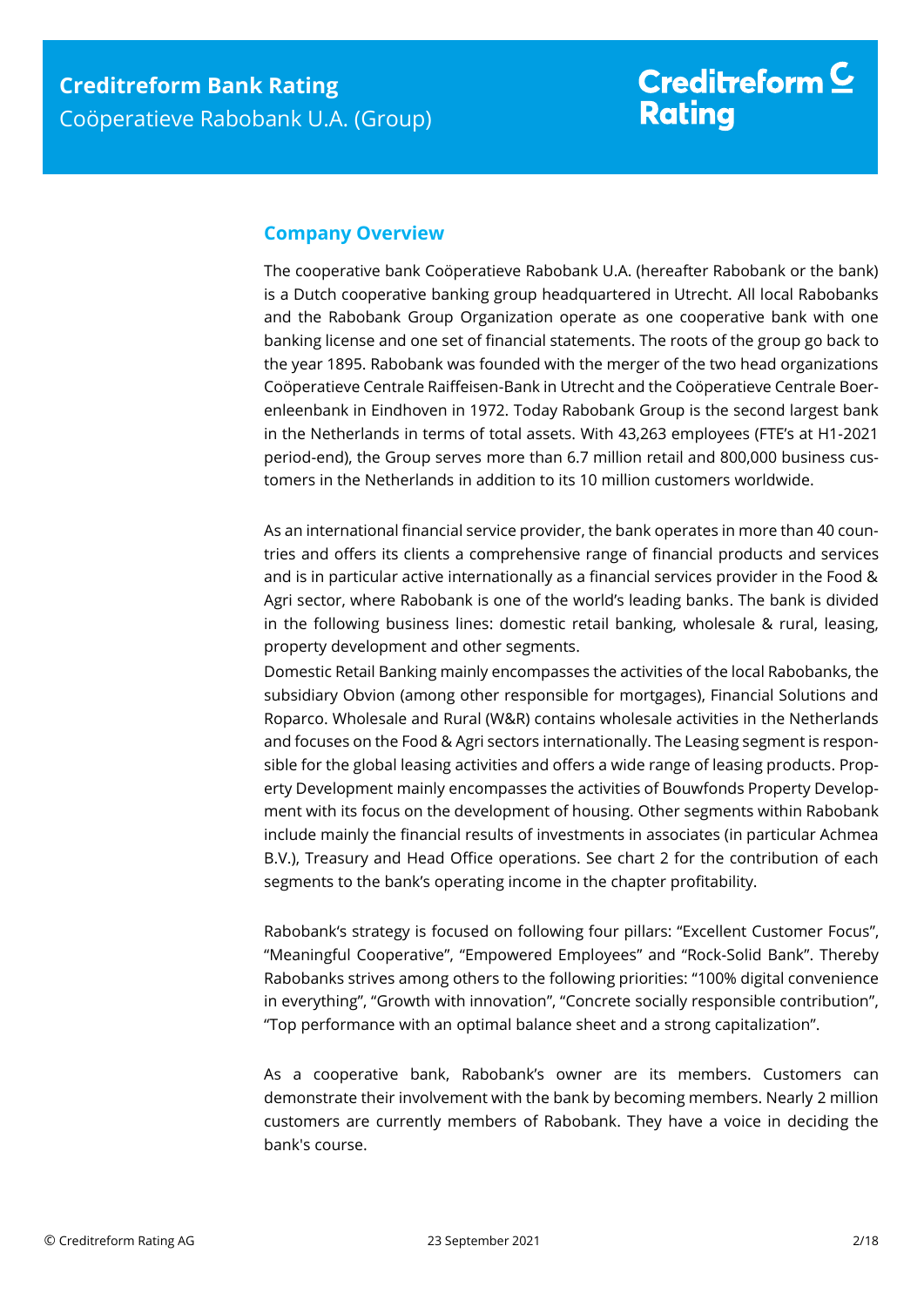# Creditreform  $\mathsf{\underline{C}}$ **Rating**

## <span id="page-2-0"></span>**Business Development**

### <span id="page-2-1"></span>**Profitability**

Rabobank's operating income amounted to €12.5 billion in 2020, decreasing by about 3.75% in a year-over-year comparison (-€490 million). The operating income of Rabobank by its business lines can be found in chart 1 below:

> $30/2$ 14% Domestic Retail Banking Wholesale & Rural  $Leasing$ 57% 26% **Property** Development

Chart 1: Operating income by business segments. | Source: Annual Report 2020 of Rabobank.

Net interest income contributed the major share to operating income (65%), but decreased steadily over the last years. As other banks, Rabobank struggles with the low interest rate environment, which puts a significant pressure on its interest margins. In addition, the divestment of the bank's international retail activities (mainly RNA) lowered the net interest result as well. Even with the participation in the ECB's TLTRO III program (positive impact of €66mn in 2020), Rabobank was not able to counteract the negative development. As an additional measure, Rabobank started to introduce a negative interest rate on retail customer deposits in 2021. Thus, Rabobank might be able to slow down the decline of its net interest income. In addition, Rabobank's leading role in the food and agribusiness markets worldwide is a significant advantage.

Fees and commissions as the second largest source of income decreased YOY as well (€78mn), mainly due to increased commission expenses for payment services and fewer payment transactions by private individuals and SME clients as well as due to lower customer activities following the Corona pandemic in general. Overall, a higher diversification of income sources would be beneficial to the Bank to reduce its dependency on the interest income as well as on the economic situation.

Considering the bank's H1-2021 report, Rabobank reports a further decline of the net interest income (excl. TLTRO III gains of €192mn), which was overcompensated by an increase of the net fee and commission income due to increased market activities following the economic recovery.

Net trading income was negative due to fair value changes of some hedging derivatives. However, this item has overall only a small impact on the Group's performance. In addition, due to the recovery of the economy in 2021 already, we expect a significant improvement and a positive result at this item.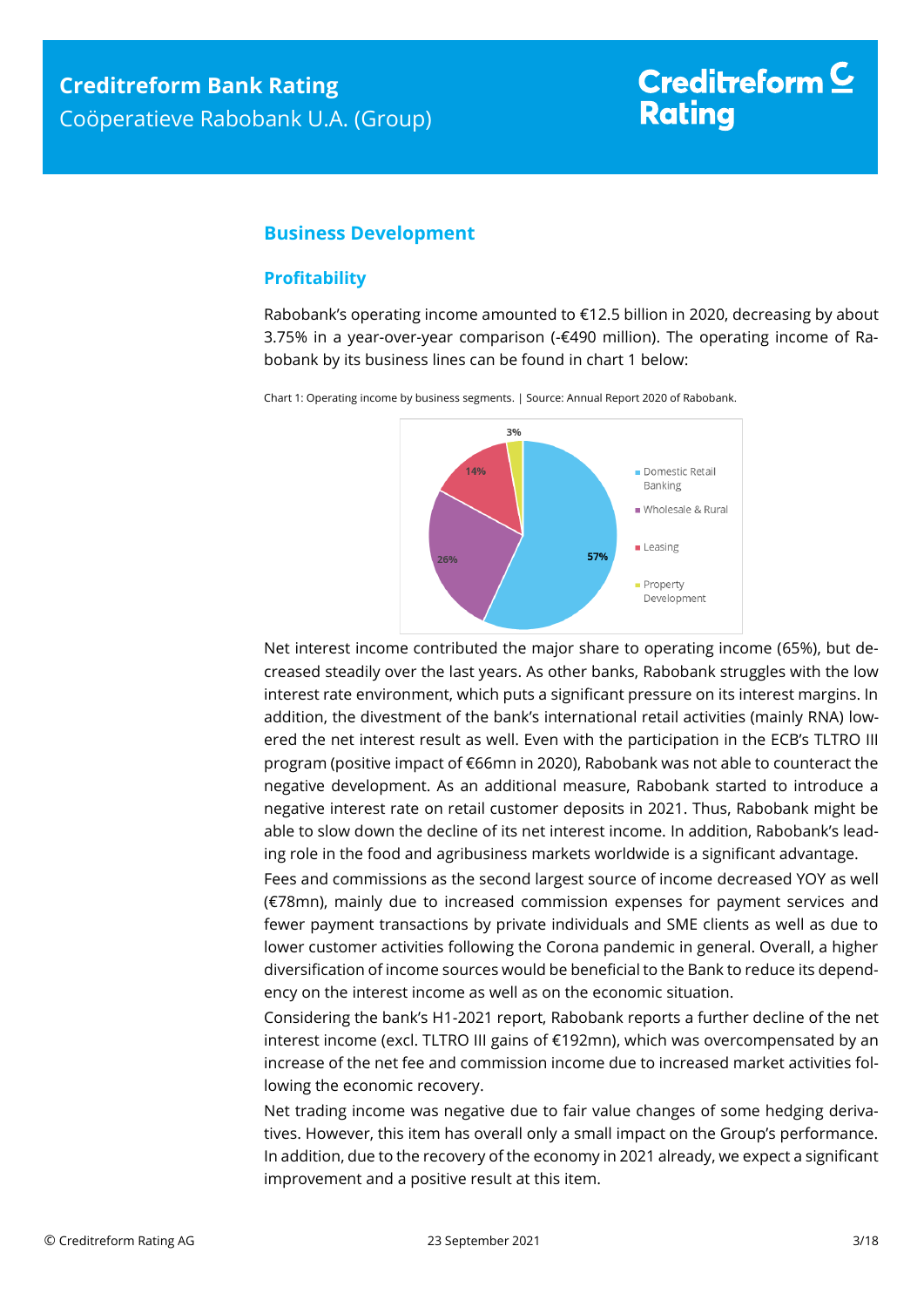Operating expenses amounted to €8.9 billion in 2020, decreasing steadily over the past years driven mainly due to lower personnel expense. Personnel expenses as the major expense position decreased due to the reduced total staff number (2020: 43,272 FTE vs. 2019: 43,822 FTE), in addition due to lower travel and hotel expense following the Corona pandemic. The rise in the bank's item of depreciation and amortization is impacted by the impairment on Rabobank's data centers, which is rather a one-off effect. Other expense consist among others of regulatory expense (contributions to Deposit Guarantee Scheme of €177mn, local bank taxes of €136mn and the Single Resolution Fund of €225mn). In addition, the banks expenses from real estate activities (€1,066mn) as well as from lease activities (€734mn) are condensed in this item.

Rabobank's cost of risk increased significantly as a result of the Corona crisis in 2020. The strong increase is related to considerable impairment charges primarily on loans (€1,913mn) in addition to goodwill impairments (€283mn). About €893mn of the mentioned loan impairments are related to stage 1 and stage 2 loans and are therefore primarily a result of worsened economic outlook. By contrast, the stage 3 impairments are mostly related to the wholesale & rural segment caused by several defaults (€712mn). However, due to the recovery of the economy and the outlook, we expect a significant lowering of defaults and reversals of impairments in the upcoming years, as actual write-downs are rather rare due to various government support measures. Rabobank's H1-21 report already indicates this development, as the bank reports reversals of its impairments of about €242mn. Thus, we expect Rabobank to reverse back to its natural level of impairment charges, comparable to the level of 2019. With the benefit of significant reversals of its impairments, the bank will likely see a boost the net profit in 2021 (H1-21 net profit of already of €2,160mn).

The bank's net result was further negatively impacted by the impairment of its equity stake in Achmea B.V. (strategic partner of Rabobank for insurance products where the bank holds about 30% of the shares) with €213mn. Additionally, the bank reported the impairment of goodwill (€70mn) at the subsidiary De Lage Landen (DLL), which is primarily a result of the low interest rate environment. No goodwill related to the leasing subsidiary remains on Rabobank's balance sheet after this impairment.

A detailed group income statement for the years of 2017 through 2020 can be found in Figure 1 below: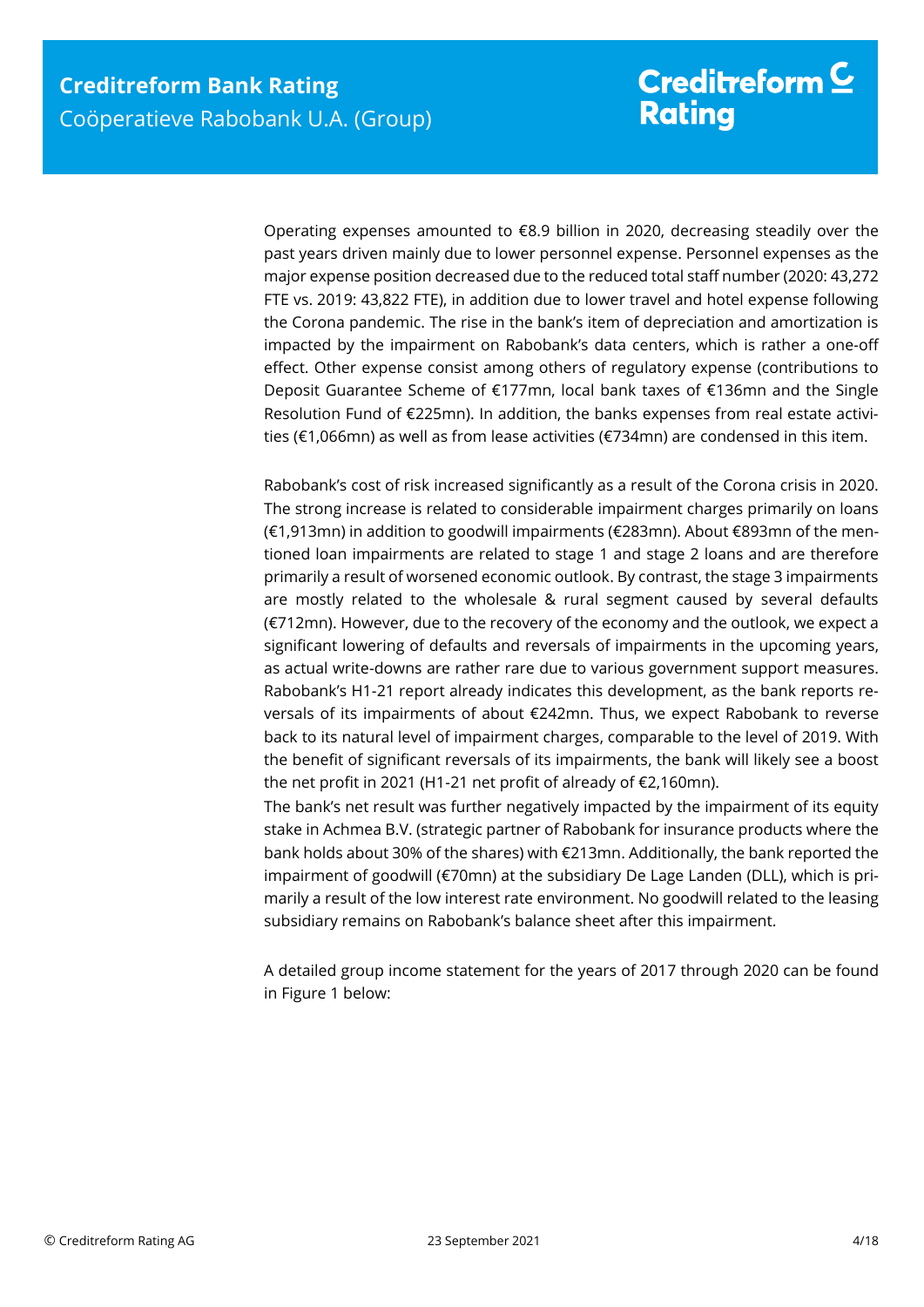| Figure 1: Group income statement   Source: eValueRate / CRA |  |
|-------------------------------------------------------------|--|

| Income Statement (EUR m)                                     | 2020   | %        | 2019   | 2018   | 2017   |
|--------------------------------------------------------------|--------|----------|--------|--------|--------|
| Income                                                       |        |          |        |        |        |
| Net Interest Income                                          | 8.184  | $-3,2$   | 8.455  | 8.559  | 8.843  |
| Net Fee & Commission Income                                  | 1.780  | $-4,2$   | 1.858  | 1.931  | 1.915  |
| Net Insurance Income                                         |        |          |        |        |        |
| Net Trading Income                                           | $-67$  | $< -100$ | 255    | 354    | 263    |
| <b>Equity Accounted Results</b>                              | 188    | $-2,1$   | 192    | 243    | 245    |
| Dividends from Equity Instruments                            |        |          |        |        |        |
| Other Income                                                 | 2.492  | $+8.0$   | 2.307  | 2.778  | 2.347  |
| <b>Operating Income</b>                                      | 12.577 | $-3,7$   | 13.067 | 13.865 | 13.613 |
| <b>Expense</b>                                               |        |          |        |        |        |
| Depreciation and Amortisation                                | 519    | $+24,8$  | 416    | 454    | 525    |
| Personnel Expense                                            | 4.684  | $-2.8$   | 4.821  | 4.868  | 4.472  |
| Tech & Communications Expense                                | 365    | $-1,6$   | 371    | 426    | 751    |
| Marketing and Promotion Expense                              | 92     | $-38.7$  | 150    | 151    | 152    |
| Other Provisions                                             | 120    | $-26,4$  | 163    | 262    | 721    |
| Other Expense                                                | 3.124  | $-2,5$   | 3.203  | 3.727  | 3.763  |
| <b>Operating Expense</b>                                     | 8.904  | $-2,4$   | 9.124  | 9.888  | 10.384 |
| <b>Operating Profit &amp; Impairment</b>                     |        |          |        |        |        |
| <b>Pre-impairment Operating Profit</b>                       | 3.673  | $-6,8$   | 3.943  | 3.977  | 3.229  |
| <b>Asset Writedowns</b>                                      | 2.196  | $+72,2$  | 1.275  | 190    | $-169$ |
| <b>Net Income</b>                                            |        |          |        |        |        |
| Non-Recurring Income                                         | 19     | $-94,9$  | 373    | 119    | 234    |
| Non-Recurring Expense                                        | L.     |          |        |        |        |
| <b>Pre-tax Profit</b>                                        | 1.496  | $-50,8$  | 3.041  | 3.906  | 3.632  |
| Income Tax Expense                                           | 400    | $-52,3$  | 838    | 902    | 958    |
| <b>Discontinued Operations</b>                               |        |          |        |        |        |
| <b>Net Profit</b>                                            | 1.096  | $-50,2$  | 2.203  | 3.004  | 2.674  |
| Attributable to minority interest (non-controlling interest) | 41     | $-10,9$  | 46     | 60     | 58     |
| Attributable to owners of the parent                         | 1.055  | $-51,1$  | 2.157  | 2.944  | 2.616  |

Due to Corona impact on the net result in 2020, Rabobank's earnings ratios worsened significantly in a year-over-year comparison. The values for ROAA, ROAE and RoRWA before and after taxes reached an unsatisfactory level, however; we expect Rabobank to reach its previous decent level of profitability, which Rabobank was able to achieve in the pre Corona periods. In addition, the Rabobank will likely reach its 2024 ambition to achieve a ROE of 6-7%. Rabobank's intrinsic profitability remained at a moderate level, which is indicated by the cost income ratio fluctuating at around 70%. There is still a way to go to reach its own target of a CIR in the lower 60% range until 2024. By contrast, the bank's net financial margin is still at a considerable level, despite the low interest rate environment. Overall, we acknowledge the stable and resilient profitability of Rabobank but consider the high dependency on its interest rates to be critical. With regard to the year-end result 2021, a positive outlier is expected due to significant reversals of impairments on loans.

A detailed overview of the income ratios for the years of 2017 through 2020 can be found in Figure 2 below: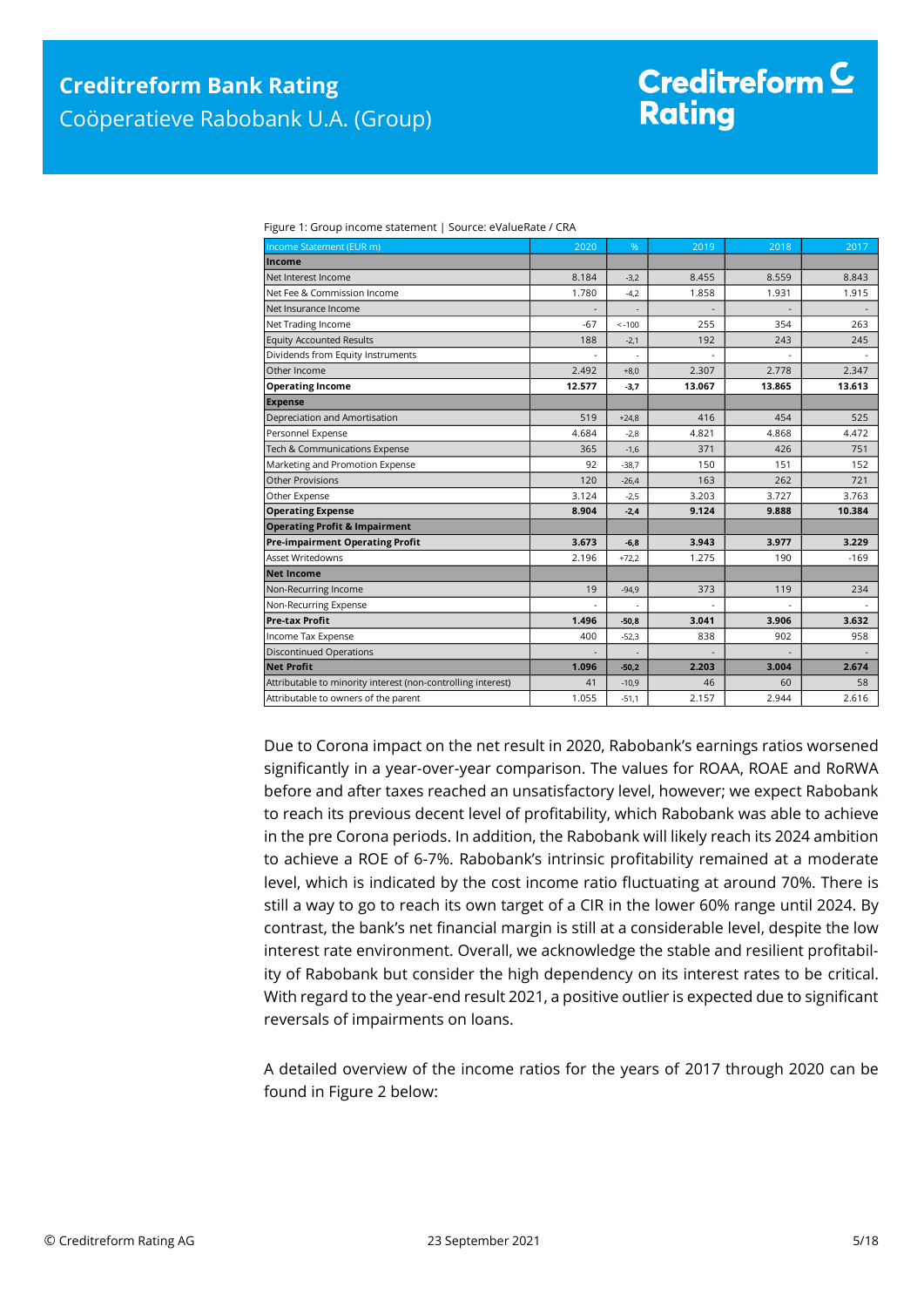| Figure 2: Group key earnings figures   Source: eValueRate / CRA |
|-----------------------------------------------------------------|
|                                                                 |

| Income Ratios (%)                                     | 2020  | %       | 2019  | 2018  | 2017  |
|-------------------------------------------------------|-------|---------|-------|-------|-------|
| Cost Income Ratio (CIR)                               | 70,80 | $+0,97$ | 69,82 | 71,32 | 76,28 |
| Cost Income Ratio ex. Trading (CIRex)                 | 70,42 | $-0,79$ | 71,21 | 73,18 | 77,78 |
| Return on Assets (ROA)                                | 0,17  | $-0,20$ | 0,37  | 0,51  | 0,44  |
| Return on Equity (ROE)                                | 2,70  | $-2,63$ | 5,33  | 7,11  | 6,75  |
| Return on Assets before Taxes (ROAbT)                 | 0,24  | $-0,28$ | 0,51  | 0,66  | 0,60  |
| Return on Equity before Taxes (ROEbT)                 | 3,68  | $-3,67$ | 7,35  | 9,25  | 9,17  |
| Return on Risk-Weighted Assets (RORWA)                | 0,53  | $-0,54$ | 1,07  | 1,50  | 1,35  |
| Return on Risk-Weighted Assets before Taxes (RORWAbT) | 0,73  | $-0,75$ | 1,48  | 1,95  | 1,83  |
| Net Interest Margin (NIM)                             | 1,30  | $-0,09$ | 1,39  | 1,55  | 1,30  |
| Pre-Impairment Operating Profit / Assets              | 0,58  | $-0,09$ | 0,67  | 0,67  | 0,54  |
| Cost of Funds (COF)                                   | 0,96  | $-0,46$ | 1,42  | 1,43  | 1,40  |
| Change in %- Points                                   |       |         |       |       |       |

#### <span id="page-5-0"></span>**Asset Situation and Asset Quality**

Net loans to customers represent the largest share of Rabobank's assets, accounting for about 66% of total assets, but decreasing YOY by about €8bn mainly because of exchange rate differences. See chart 2 below for the geographically distribution of Rabobank's private sector loan portfolio:

Chart 2: Geographically distribution of Rabobank's private sector loan portfolio year-end 2020. | Source: Own presentation based on date of the Annual Report 2020 of Rabobank.



In general, Rabobank struggled to increase its lending business over the past years and the introduction of government loans following the Corona pandemic as a support measures reinforce this development. Furthermore, Rabobank remained market leader in the Dutch residential mortgage market (generally associated with a low risk profile) with a market share for new loans of 22%. Overall, the bank's loan portfolio is allocated with 47% to private individuals, 27% to trade, industry and services and 26% to the food and agricultural sectors. Loans to trade, industry and services and loans to the food and agricultural sectors are spread over a wide range of industries in many different countries. None of these individual sector shares represents more than 10% of the total private sector lending. In addition, the bank's loan portfolio is primarily allocated in the Netherlands with about 72%. As of June 2021, Rabobank's loan volume and loan portfolio did not change significantly. Following the Corona pandemic, Rabobank's granted payment holidays for a total amount of €21 billion, which might bear an additional risk.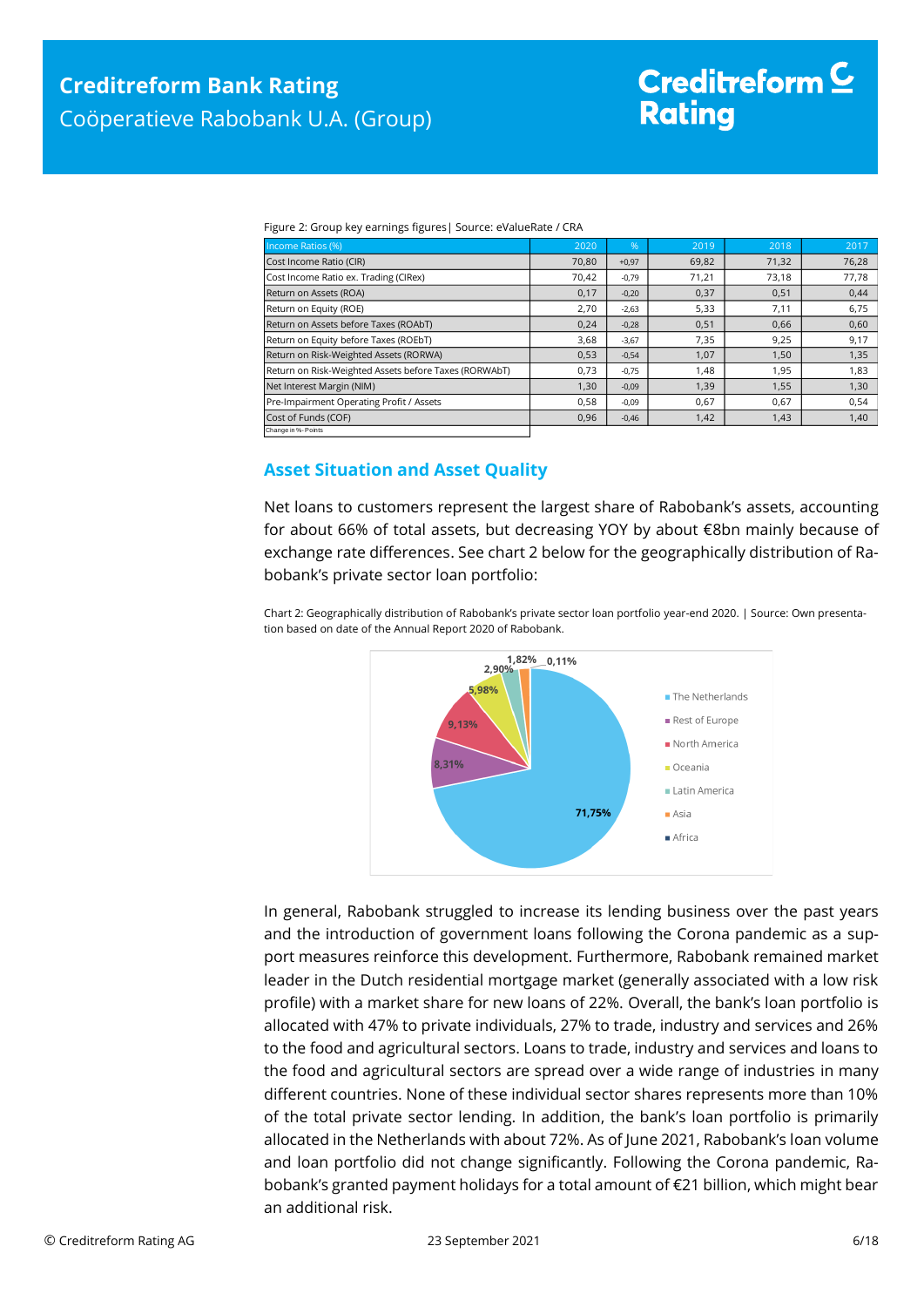Moreover, Rabobank increased its cash balances at central banks significantly to about €108.5 billion; following the participation at ECB's TLTRO III funding program with about €40 billion, which enables Rabobank very favorable funding conditions at a negative interest rate. As a result, we expect Rabobank to increase its lending activities in the short run and benefit from the very favorable conditions over the next years, which will have a significantly positive impact on the bank's net interest income. However, as of June 2021, Rabobank still struggles to increase its lending activities while the bank records an increase of its Cash position mainly due to an additional TLTRO III participation with about €15bn. The excess liquidity increased the liquidity buffers of the bank far beyond the regulatory requirements but shows a lack of investment opportunities. Other financial assets represent mostly Rabobank's reverse repurchase loans with credit institutions.

A detailed look at the development of the asset side of the balance sheet for the years of 2017 through 2020 can be taken in Figure 3 below:

| Assets (EUR m)                        | 2020    | %       | 2019    | 2018    | 2017    |
|---------------------------------------|---------|---------|---------|---------|---------|
| Cash and Balances with Central Banks  | 108.466 | $+71.9$ | 63.086  | 73.335  | 66.861  |
| Net Loans to Banks                    | 5.580   | $-15,4$ | 6.594   | 9.116   | 9.968   |
| Net Loans to Customers                | 420.719 | $-1,8$  | 428.473 | 425.698 | 419.717 |
| <b>Total Securities</b>               | 18.215  | $+14.8$ | 15.862  | 21.861  | 31.643  |
| <b>Total Derivative Assets</b>        | 29.638  | $+25,7$ | 23.584  | 22.660  | 25.505  |
| <b>Other Financial Assets</b>         | 33.158  | $-8,5$  | 36.256  | 21.672  | 30.133  |
| <b>Financial Assets</b>               | 615.776 | $+7,3$  | 573.855 | 574.342 | 583.827 |
| <b>Equity Accounted Investments</b>   | 2.183   | $-5,4$  | 2.308   | 2.374   | 2.521   |
| Other Investments                     | 450     | $+21,3$ | 371     | 193     | 193     |
| <b>Insurance Assets</b>               |         |         |         |         |         |
| Non-current Assets & Discontinued Ops | 52      | $-88.0$ | 435     | 268     | 992     |
| Tangible and Intangible Assets        | 6.942   | $-10,2$ | 7.727   | 7.115   | 7.862   |
| Tax Assets                            | 985     | $-10,6$ | 1.102   | 1.408   | 1.908   |
| <b>Total Other Assets</b>             | 5.870   | $+22,3$ | 4.800   | 4.737   | 5.688   |
| <b>Total Assets</b>                   | 632.258 | $+7,1$  | 590.598 | 590.437 | 602.991 |

Figure 3: Development of assets| Source: eValueRate / CRA

Rabobank's asset quality figures remained despite the Corona pandemic impact widely at a sound level. Rabobank was even able to reduce its NPL ratio to 2.5%, mainly through write-offs in the domestic business portfolio. As of June 2021, Rabobank reported an NPL Ratio of only 2.1%, which is considerable during the pandemic. However, lower default rates are also related to several government support measures. The Stage 2 Loans / Net Loans to Customers ratio worsened significantly YOY and reached a substandard level. This development shows a significant volume of potential problem loans. Rabobank's stage 2 exposure rose to about €34bn and remained at this high level as of June 2021. This high stage 2 exposure will likely result in more defaults in the near future and will lead to higher Stage 3 exposures after the run out of the government support measures which requires a close monitoring. The coverage ratio of Rabobank is at a low level with 35%, indicating a less prudent approach in comparison to other large European banks, which bears additional risk in case of significant default rates.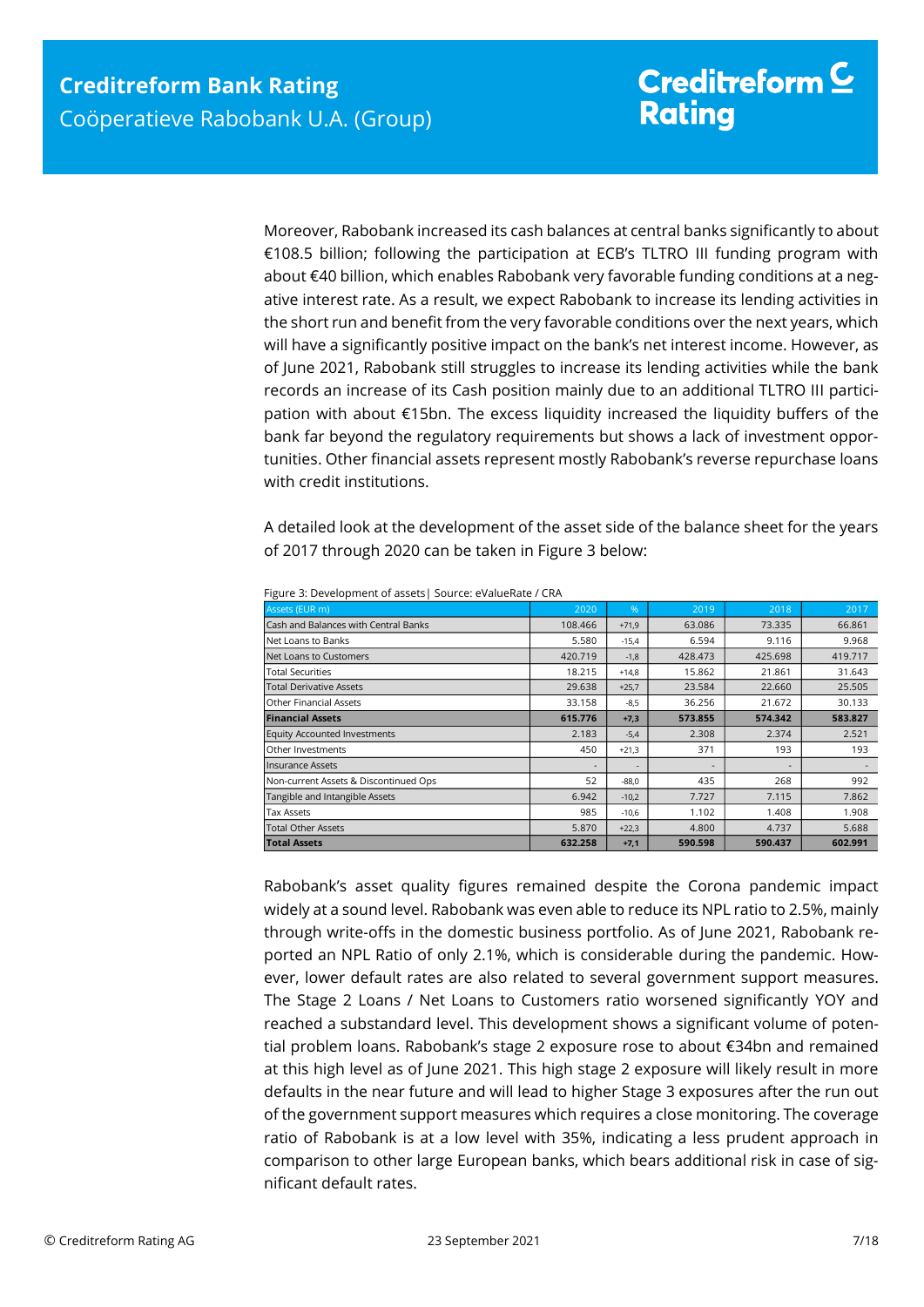The net-write-offs in relation to risk-weighted assets as well as in relation to total assets of Rabobank strongly worsened. However, this development is in line with most other European banks and is primarily a result of the large loan loss provisions of Rabobank due to the worsening of the macroeconomic conditions in 2020. However, as the expected massive negative effects of the Corona pandemic did not materialize following the large government support measures, we expect Rabobank to reach its previous year level in this regard with the mentioned ratios in the mid-term. In addition, we expect Rabobank to benefit from significant reversals of loan loss provisions in 2021. Rabobank's risk weighted assets ratio declined to a low level at 32.5%. This development is primarily the result of the increase in total assets following the TLTRO III participation, while the RWA volume remained almost unchanged YOY at €205bn as well as of June 2021. Thereby a variety of factors offset one another. While the new definition of default and TRIM increased Rabobank's RWA, the postponed measure of De Nederlandsche Bank (DNB) to apply a minimum risk weight for mortgages, the revised SME support factor and lower operational risk RWA lead to a decrease.

A detailed overview of the asset quality for the years of 2017 through 2020 can be found in Figure 4 below:

| <b>Asset Ratios (%)</b>                           | 2020  | %       | 2019  | 2018  | 2017    |
|---------------------------------------------------|-------|---------|-------|-------|---------|
| Net Loans/ Assets                                 | 66,54 | $-6,01$ | 72,55 | 72,10 | 69,61   |
| Risk-weighted Assets/ Assets                      | 32,55 | $-2,30$ | 34,85 | 33,96 | 32,88   |
| NPLs*/ Net Loans to Customers                     | 2,50  | $-0,50$ | 3,00  | 3,50  | 3,01    |
| NPLs*/ Risk-weighted Assets                       | 6,56  | $-0,77$ | 7,33  | 7,98  | 6,36    |
| Potential Problem Loans**/ Net Loans to Customers | 8,13  | $+3,37$ | 4,77  | 3,75  | 1,95    |
| Reserves/NPLs*                                    | 34.80 | $+8.69$ | 26.11 | 23,35 | 43,16   |
| Reserves/ Net Loans                               | 1,12  | $+0,20$ | 0,92  | 0,88  | 1,30    |
| Net Write-offs/ Net Loans                         | 0,52  | $+0,22$ | 0,30  | 0.04  | $-0,04$ |
| Net Write-offs/ Risk-weighted Assets              | 1.07  | $+0,45$ | 0,62  | 0,09  | $-0,09$ |
| Net Write-offs/ Total Assets                      | 0,35  | $+0,13$ | 0,22  | 0,03  | $-0,03$ |
| Level 3 Assets/ Total Assets                      | 0,35  | $+0,01$ | 0,35  | 0,44  | 0,40    |
|                                                   |       |         |       |       |         |

| Figure 4: Development of asset quality   Source: eValueRate / CRA |  |
|-------------------------------------------------------------------|--|
|-------------------------------------------------------------------|--|

Change in %- Points

<span id="page-7-0"></span>\* NPLs are represented from 2017 onwards by Stage 3 Loans. \*\* Potential Problem Loans are Stage 2 Loans where available.

### **Refinancing, Capital Quality and Liquidity**

Rabobank is primarily funded via deposits (61% of total liabilities), which are largely sourced through its wide branch network. The strong inflow at current and saving accounts is a result of the Corona pandemic and the following excess liquidity at the customer base. As of H1-2021, Rabobank records a further growth in customer deposits to about €377 billion. On one hand, customer deposits are a very favorable source of refinancing. On the other hand, due to the negative interest rate environment, Rabobank has to pay negative interest rates for its deposits at the ECB, which in turn burdens the bank. However, Rabobank started to counteract this development by introducing negative interest rates for its customer deposits starting in 2021. Thus, this strategy might improve Rabobank's net income result. **Example Account is a result of the Corona pandemic and the following excess liquidity at the crowding out effect out effect out and the TRIRO III funding program by the CRI<br>
Network out and the crowding of the Corona by** 

Total debt, accounting for 22% of Rabobank's liabilities, decreased strongly YOY be-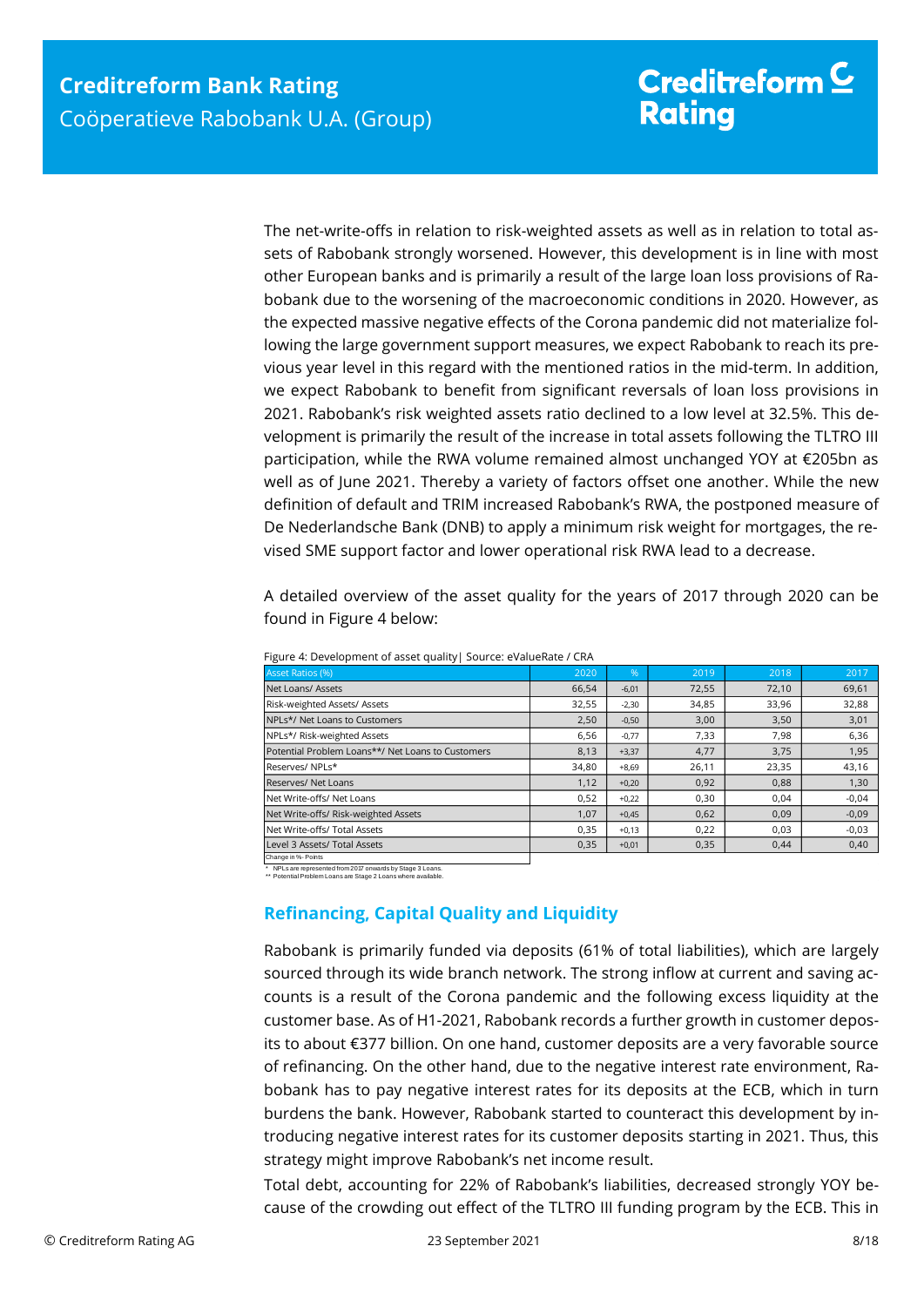turn increased the bank's liabilities to banks position and enables very favorable funding at a negative interest rate if the conditions are met. With regard to Rabobank's debt securities, the bank issues primarily long-term bonds (68% of debt securities) with a balanced maturity profile.

The Group's total equity decreased despite retained earnings, a result of redemption of AT1 capital instruments (€1.8bn) in addition to exchange losses (€691mn). This development was partially offset by the issue of AT 1 capital in addition to exchange rate gains in 2021 already. Moreover, Rabobank followed all ECB recommendations with regard to dividend payments, but will revert to its payment policy thereafter.

A detailed overview of the development of liabilities for the years of 2017 through 2020 can be found in Figure 5 below:

| Liabilities (EUR m)                        | 2020                     | %        | 2019    | 2018    | 2017    |
|--------------------------------------------|--------------------------|----------|---------|---------|---------|
| <b>Total Deposits from Banks</b>           | 60.723                   | $> +100$ | 23.722  | 19.306  | 18.526  |
| <b>Total Deposits from Customers</b>       | 361.271                  | $+6,5$   | 339.240 | 342.397 | 340.580 |
| <b>Total Debt</b>                          | 131.389                  | $-13,4$  | 151.785 | 153.918 | 160.396 |
| Derivative Liabilities                     | 28.402                   | $+18,0$  | 24.074  | 23.927  | 28.103  |
| Securities Sold, not yet Purchased         |                          |          |         |         |         |
| Other Financial Liabilities                | 1.987                    | $+1,7$   | 1.953   | 504     | 5.068   |
| <b>Total Financial Liabilities</b>         | 583.772                  | $+8,0$   | 540.774 | 540.052 | 552.673 |
| Insurance Liabilities                      |                          |          |         | -       |         |
| Non-current Liabilities & Discontinued Ops | $\overline{\phantom{0}}$ |          | 91      |         | 256     |
| <b>Tax Liabilities</b>                     | 588                      | $-23,4$  | 768     | 681     | 644     |
| Provisions                                 | 619                      | $-20,9$  | 783     | 1.126   | 1.537   |
| <b>Total Other Liabilities</b>             | 6.647                    | $-2,8$   | 6.835   | 6.342   | 8.271   |
| <b>Total Liabilities</b>                   | 591.626                  | $+7,7$   | 549.251 | 548.201 | 563.381 |
| <b>Total Equity</b>                        | 40.632                   | $-1,7$   | 41.347  | 42.236  | 39.610  |
| <b>Total Liabilities and Equity</b>        | 632.258                  | $+7,1$   | 590.598 | 590.437 | 602.991 |

Rabobank's CET1 ratio improved to the sound level of 16.8%, following net profit retention. This value is considerably higher than the ratios of other large European banks. In addition, Rabobank remained well above its targeted CET1 ratio of >14% and the required 10% of regulatory bodies. The Group's Additional Tier 1 ratio as well as Total Capital ratio decreased following some redeemed AT1 and T2 capital, which was only partially offset by some additional issues. However, Rabobank still reaches a very satisfactory level with both mentioned ratios. A further decline of the Total capital ratio is expected, as the bank intends to reduce its total capital to about 20%, which would be still a satisfactory figure. Rabobank's total equity / total assets ratio decreased to an average level. However, this development is primarily a result of the increase in total assets, following the TLTRO III participation. By contrast, Rabobank's improvement of the leverage was primarily related to the positive impact of the regulatory exclusion of Central Bank exposures from the total balance sheet. Overall, Rabobank comfortably meets all regulatory requirements with its capital ratios and shows a reasonable capitalization.

Overall, Rabobank's capital figures are the best performers of all areas analyzed.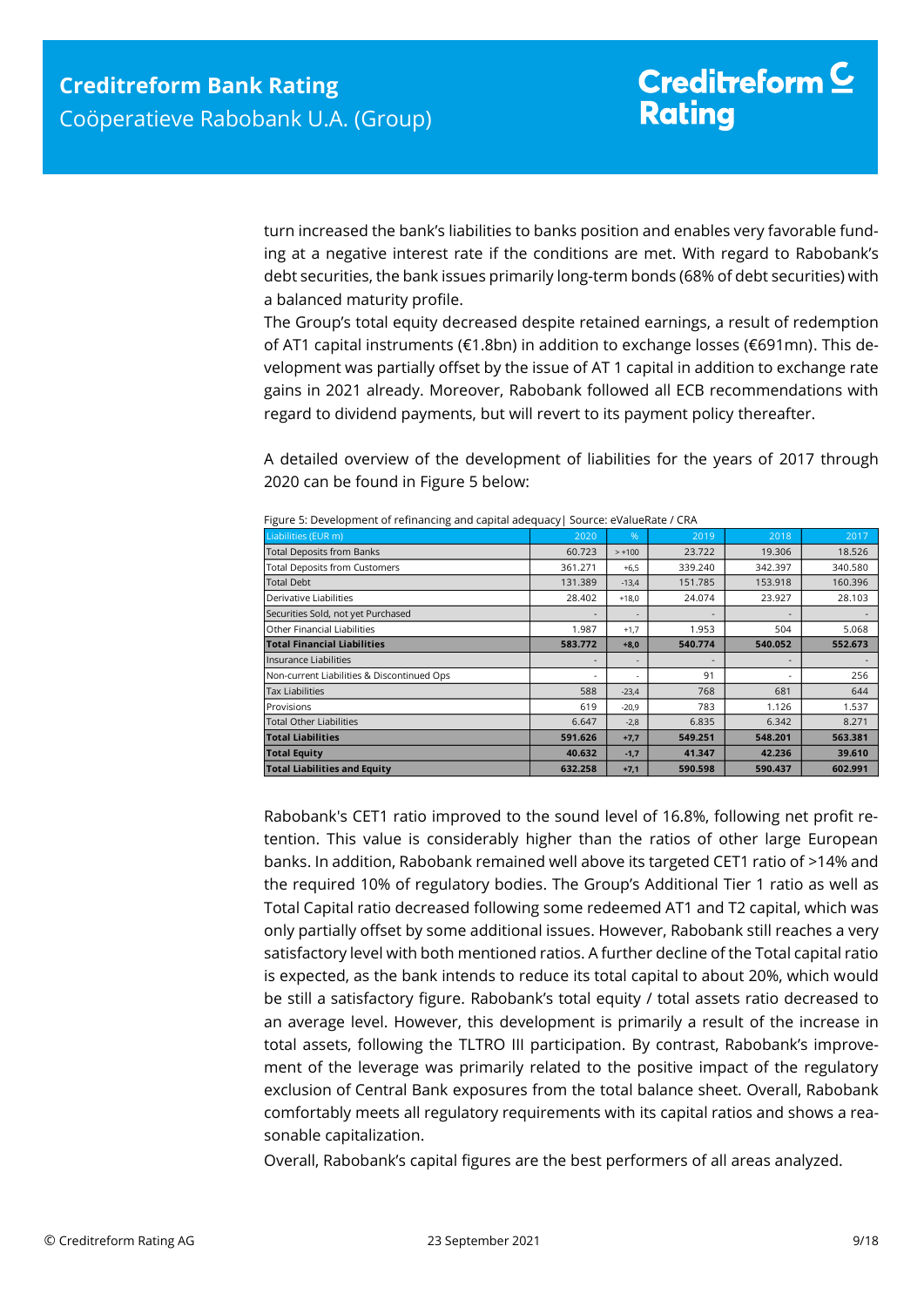Rabobank's Net Stable Funding Ratio of 128% comfortably exceeds the required level 100%. The Group's LCR increased as a result of its excess liquidity to a very high level of 193% and exceeds other the large European banks, whereby Rabobank comfortably meets the regulatory requirements.

The customer deposits to total funding ratio shows the Group's stable and favorable source of funding - the deposits of its customers – which remain at a very stable proportion at around 64%. However, considering the negative interest rate for deposits at the ECB, Rabobank faces the negative impact of its excess liquidity. Moreover, the Group relies more on customer deposits as source of funding than most other large European banks.

Up to now, Rabobank shows a very high level of liquidity. However, we do not perceive any liquidity issues at the whole banking sector due to the ECB liquidity measures.

A detailed overview of the development of capital and liquidity ratios for the years of 2017 through 2020 can be found in Figure 6 below:

| Capital Ratios and Liquidity (%)                    | 2020   | %        | 2019   | 2018   | 2017   |
|-----------------------------------------------------|--------|----------|--------|--------|--------|
| <b>Total Equity/ Total Assets</b>                   | 6,43   | $-0,57$  | 7,00   | 7,15   | 6,57   |
| Leverage Ratio                                      | 7,00   | $+0,60$  | 6,40   | 6,40   | 6,00   |
| Common Equity Tier 1 Ratio (CET1)*                  | 16,80  | $+0,50$  | 16,30  | 16,00  | 15,50  |
| Tier 1 Ratio (CET1 + AT1)*                          | 19,00  | $+0,20$  | 18,80  | 19,50  | 18,80  |
| Total Capital Ratio (CET1 + AT1 + T2)*              | 24,20  | $-1,00$  | 25,20  | 26,60  | 26,20  |
| MREL / TLAC Ratio                                   | 30,20  | $+0,90$  | 29,30  | 28,20  | 26,80  |
| Net Loans/ Deposits (LTD)                           | 116.46 | $-9,85$  | 126,30 | 124,33 | 123,24 |
| Interbank Ratio                                     | 9,19   | $-18,61$ | 27,80  | 47,22  | 53,81  |
| Liquidity Coverage Ratio                            | 193,00 | $+61,00$ | 132,00 | 135,00 | 123,00 |
| Customer Deposits / Total Funding (excl. Derivates) | 64,14  | $-0.45$  | 64,60  | 65,31  | 63,63  |
| Net Stable Funding Ratio (NSFR)                     | 128,00 | $+10,00$ | 118,00 | 119,00 | 119,00 |
| Change in % Points                                  |        |          |        |        |        |

Figure 6: Development of capital and liquidity ratios | Source: eValueRate / CRA

\*Fully loaded figures whenever available.

Due to Rabobank's bank capital and debt structure, the Group's Preferred Senior Unsecured Debt instruments have not been notched down in comparison to the longterm issuer rating. Due to the seniority structure, Rabobank's Non-Preferred Senior Unsecured debt has been notched down by one notch. However, Rabobank's Tier 2 capital rating is rated three notches below the long-term issuer rating based on the bank's capital structure and seniority in accordance with our rating methodology. Additional Tier 1 capital is rated five notches below the long-term issuer rating, reflecting a high bail-in risk in the event of resolution.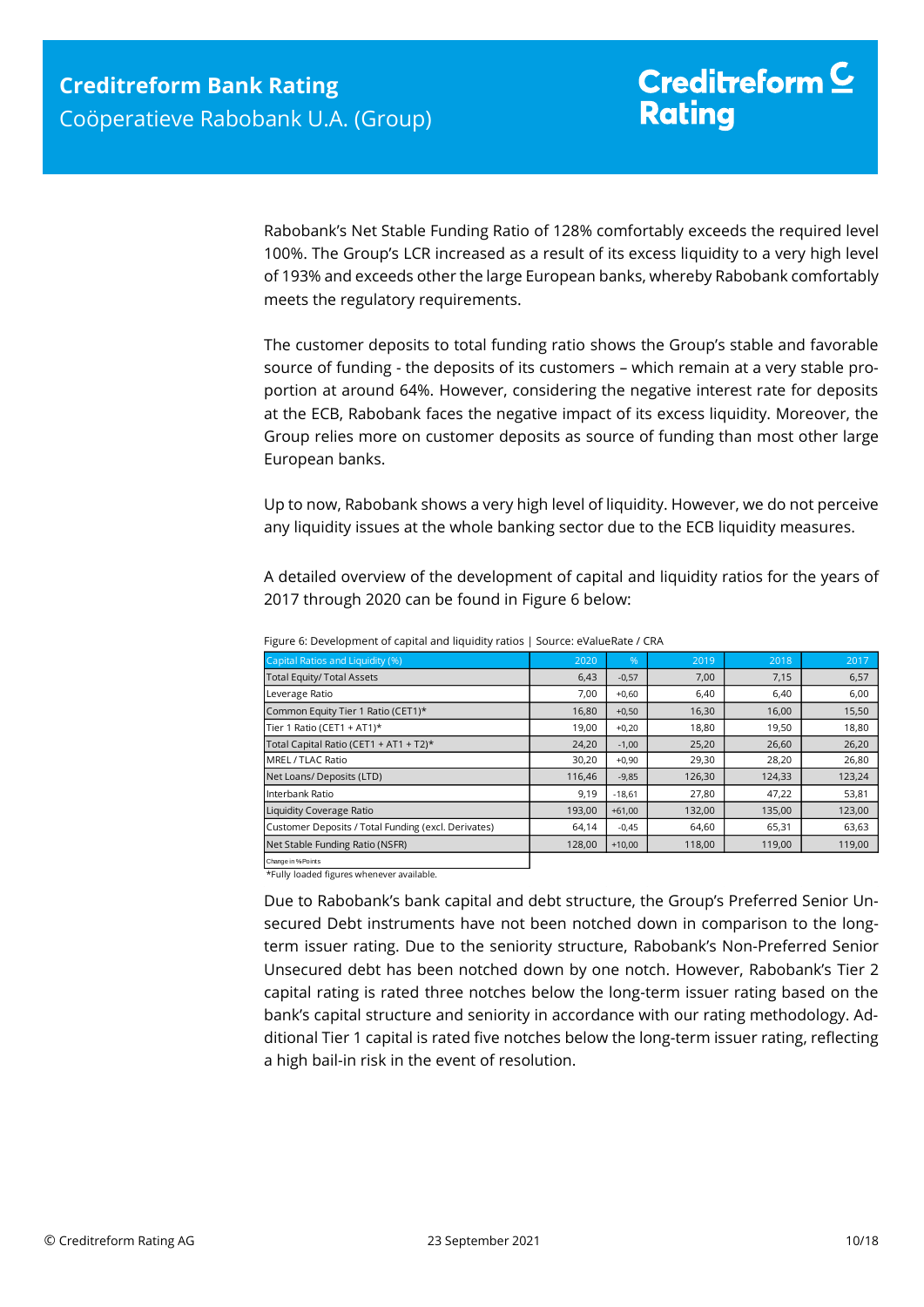## <span id="page-10-0"></span>**Environmental, Social and Governance (ESG) Score Card**

Rabobank has one significant and two moderate ESG rating drivers

• Corporate Governance is identified as a highly significant rating driver. The relevance for the credit rating results from the impact of the corporate governance factor on all other ESG factors and the overall well-being of the bank. This sub-factor is rated positive due to Rabobank's sound track record, its stable business model and the already implemented diverse ESG related policies.

• Corporate Behaviour and Green Financing / Promoting are identified as moderate rating driver. While Green Financing / Promoting is rated positive due to significant ESG related financing activities, Corporate Behaviour was down notched to neutral due some money laundering issues.

**ESG Score**

3,7 / 5

| <b>ESG Score Guidance</b> |                           |
|---------------------------|---------------------------|
|                           | > 4,25 Outstanding        |
|                           | >3,5 - 4,25 Above-average |
| >2,5 - 3,5 Average        |                           |
|                           | >1,75 - 2,5 Substandard   |
| $\le$ = 1,75 Poor         |                           |

| Factor       | Sub-Factor                                 | Consideration                                                                                                                                           | Relevance<br>Scale 2021 Eval. |          |
|--------------|--------------------------------------------|---------------------------------------------------------------------------------------------------------------------------------------------------------|-------------------------------|----------|
|              | 1.1 Green Financing /<br>Promoting         | The sub-factor "Green Financing/Promoting" has a moderate relevance for the<br>credit rating, and is rated positive in terms of the CRA ESG criteria.   | 3                             | $^{(+)}$ |
| nmental<br>ō | 1.2 Exposure to Environ-<br>mental Factors | The sub-factor "Exposure to Environmental Factors" has a low relevance for the<br>credit rating, and is rated neutral in terms of the CRA ESG criteria. |                               |          |
| Envil        | 1.3 Resource Efficiency                    | The sub-factor "Resource Efficiency" has no significant relevance for the credit<br>rating, and is rated positive in terms of the CRA ESG criteria.     |                               | $(+)$    |

| σ  | 2.1 Human Capital         | The sub-factor "Human Capital" has low relevance for the credit rating, and is<br>rated positive in terms of the CRA ESG criteria.                    |  |  |
|----|---------------------------|-------------------------------------------------------------------------------------------------------------------------------------------------------|--|--|
| တိ | 2.2 Social Responsibility | The sub-factor "Social Responsibility" has no significant relevance for the credit<br>rating, and is rated positive in terms of the CRA ESG criteria. |  |  |

| ပ္ပ    | 3.1 Corporate Governance | The sub-factor "Corporate Governance" is highly relevant for the credit rating,<br>and is rated positive in terms of the CRA ESG criteria.                                                          | ⊿ |    |
|--------|--------------------------|-----------------------------------------------------------------------------------------------------------------------------------------------------------------------------------------------------|---|----|
| ᠭᡦ     | 3.2 Corporate Behaviour  | The sub-factor "Corporate Behaviour" has a moderate relevance for the credit<br>rating, and is rated neutral in terms of the CRA ESG criteria.                                                      |   |    |
| o<br>ט |                          | 3.3 Corporate Transparency The sub-factor "Corporate Transparency" has no significant relevance for the 3.3 Corporate Transparency retaing, and is rated positive in terms of the CRA ESG criteria. |   | Ι+ |

|                | <b>ESG Relevance Scale</b> | <b>ESG Evaluation Guidance</b> |                |
|----------------|----------------------------|--------------------------------|----------------|
| 5              | <b>Highest Relevance</b>   | (+ +<br>Strong positive        |                |
| $\overline{4}$ | High Relevance             | $^{(+)}$                       | Positive       |
| 3              | Moderate Relevance         | Neutral                        |                |
| $\mathcal{P}$  | Low Relevance              | $-1$                           | Negative       |
|                | No significant Relevance   |                                | Strong negativ |

The ESG Score is based on the Methodology "Environmental, Social and Governance Score of Banken (Version 1.0)" of Creditreform Rating AG, which is available on our homepage https://creditreform-rating.de/en/about-us/regulatory-requirements.html. In addition, we refer to CRA's position paper "Consodering the Impact of ESG Factors".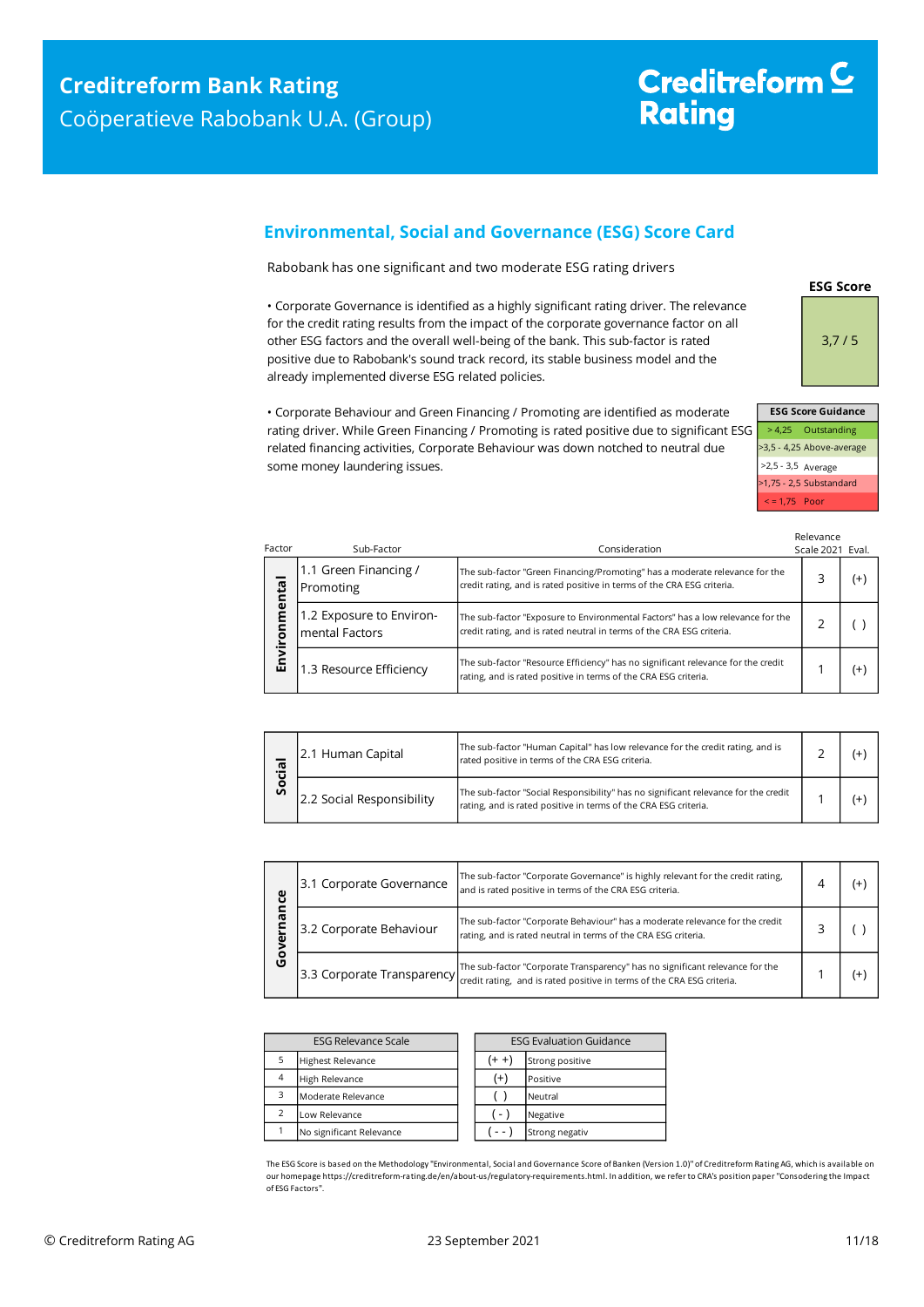## <span id="page-11-0"></span>**Conclusion**

Creditreform Rating affirms the rating of Coöperatieve Rabobank U.A. (Group) at 'A+' and increases the outlook from negative to stable.

Overall, Rabobank showed a resilient performance in 2020, despite the Corona pandemic impact. The Group recorded significant loan loss provision in 2020, but will benefit from reversals of impairments, as the Corona pandemic did not materialize as previously expected, which was the main reason for the negative outlook. Thus, Rabobank is likely to regain its pre-Corona level of profitability already in 2021. However, Rabobank is highly dependent on its interest income and struggles with the ongoing low interest rate environment, which imposes a severe challenge for the bank. A further diversification of its income sources would serve the Group well in order to maintain its level of profitably in the long-run. Independent of this, Rabobank benefits from its leading position in the domestic retail banking, the global diversification and its position as one of the leading bank's in the food & agri sector.

Rabobank benefited amid the Corona pandemic from its sound asset quality and its predominantly strong retail business in an economic strong country, which were able to counteract the negative development by large stimulus measures of the governments. The Group even recorded a decrease in the NPL ratio. However, the Group reports significant potential problem loans exposure, which bears a risk once government support measures run out. The capitalization of Rabobank remained at a strong level. However, a decline of the Total Capital ratio is expected following Rabobank's target ratio of about 20%. The Group complies with and exceeds all regulatory capital requirements comfortably. On the liabilities side, the Group recorded large inflows of customer deposits, but started to introduce negative interest rates to counteract the negative effects. In addition, Rabobank benefited from the favorable conditions of the TLTRO III program, which pushed the bank's net interest income as well. Furthermore, the liquidity situation of the Group and the banking sector in general remains satisfactory.

Even though the final impact of the Corona pandemic remains unclear, we assume Rabobank will overcome this challenging environment with its domestic and global franchise and its clear role.

#### **Outlook**

We raised the outlook of Rabobank's long-term issuer rating and its bank capital and debt instruments from negative to stable. This reflects our view that the economic downturn due to the Corona pandemic with a strong negative impact on Rabobank did not materialize as expected. Thus, the reason for the negative outlook no longer exists. Instead, we expect Rabobank to regain its pre-Corona level of profitability and benefit from reversal of its loan loss provisions. This expectation is underpinned by the Group's half-year 2021 report, which showed a strong improvement. In addition,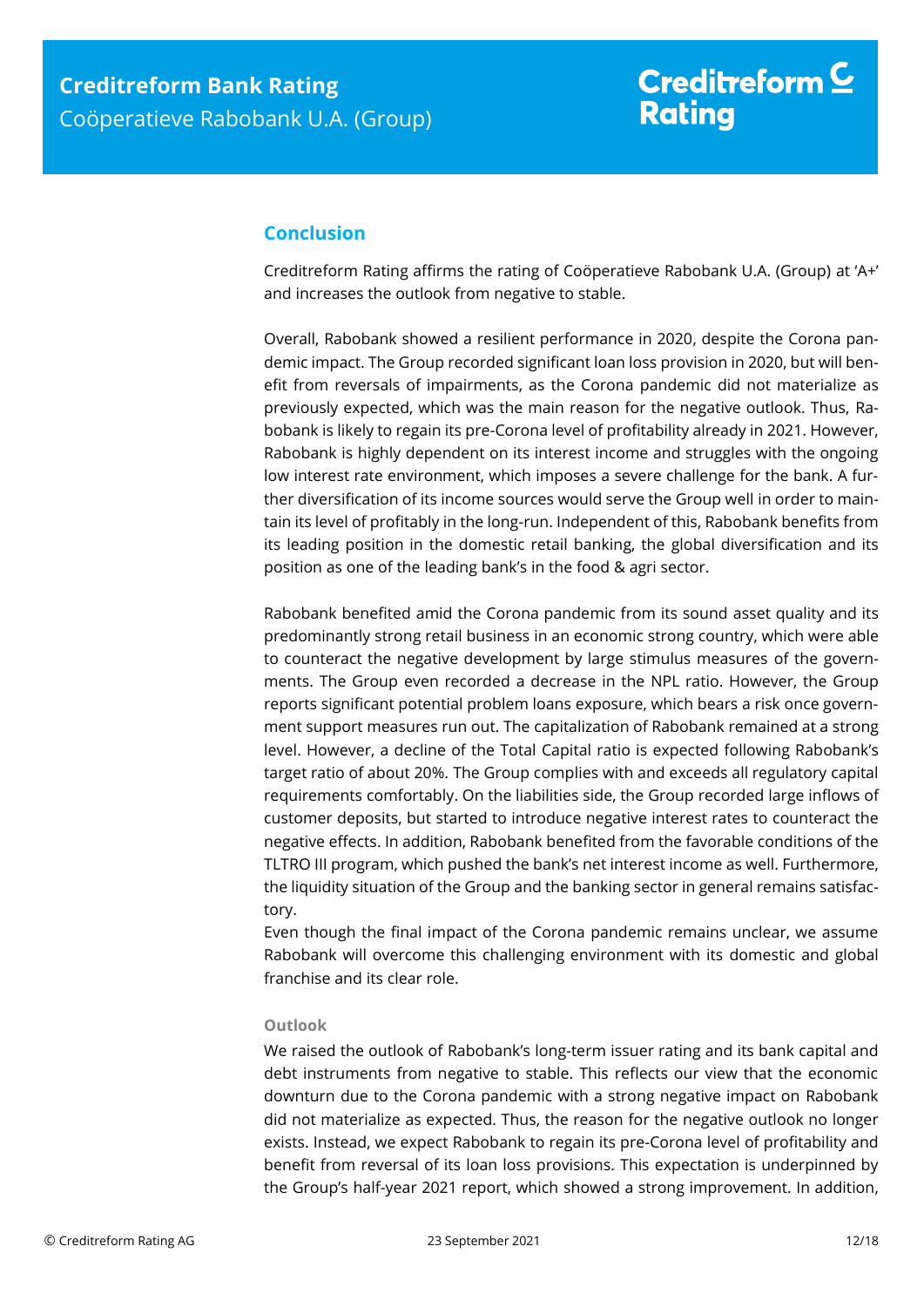# Creditreform  $\subseteq$ **Rating**

various government measures are in place, which will help Rabobank to overcome the remaining Corona crisis impact. In addition, we assume no significant economic worsening due to the Corona pandemic and stable political environment in the banks markets of operations.

#### **Scenario Analysis**

In a scenario analysis, the bank is able to reach an "AA-" rating in the "best case" scenario and an "BBB+" rating in the "worst case" scenario. The ratings of bank capital and senior unsecured debt would behave similarly based on our rating mechanism. These ratings are especially sensitive to changes in total equity and to the bank capital and debt structure in general.

We might upgrade Rabobank's long-term issuer credit rating and its bank capital and debt instruments if we see that the Group is able to achieve a higher intrinsic profitability while holding its very satisfactory capital ratios at least constant. In addition, a further improvement of Rabobank's Asset quality figures might lead to an upgrade as well.

By contrast, a downgrade of the Group`s long-term issuer credit rating and its bank capital and debt instruments is likely if we see a lasting decline of Rabobank's profitability and / or a reduction of the banks' capital ratios. In addition, we will observe the final impact of the Corona pandemic on Rabobank's asset quality and its business activities in general.

Best-case scenario: AA-

Worst-case scenario: BBB+

#### Please note:

The scenarios are based on information available at the time of the rating. Within the forecast horizon, circumstances may occur that could lead to a change of the rating out of the indicated range.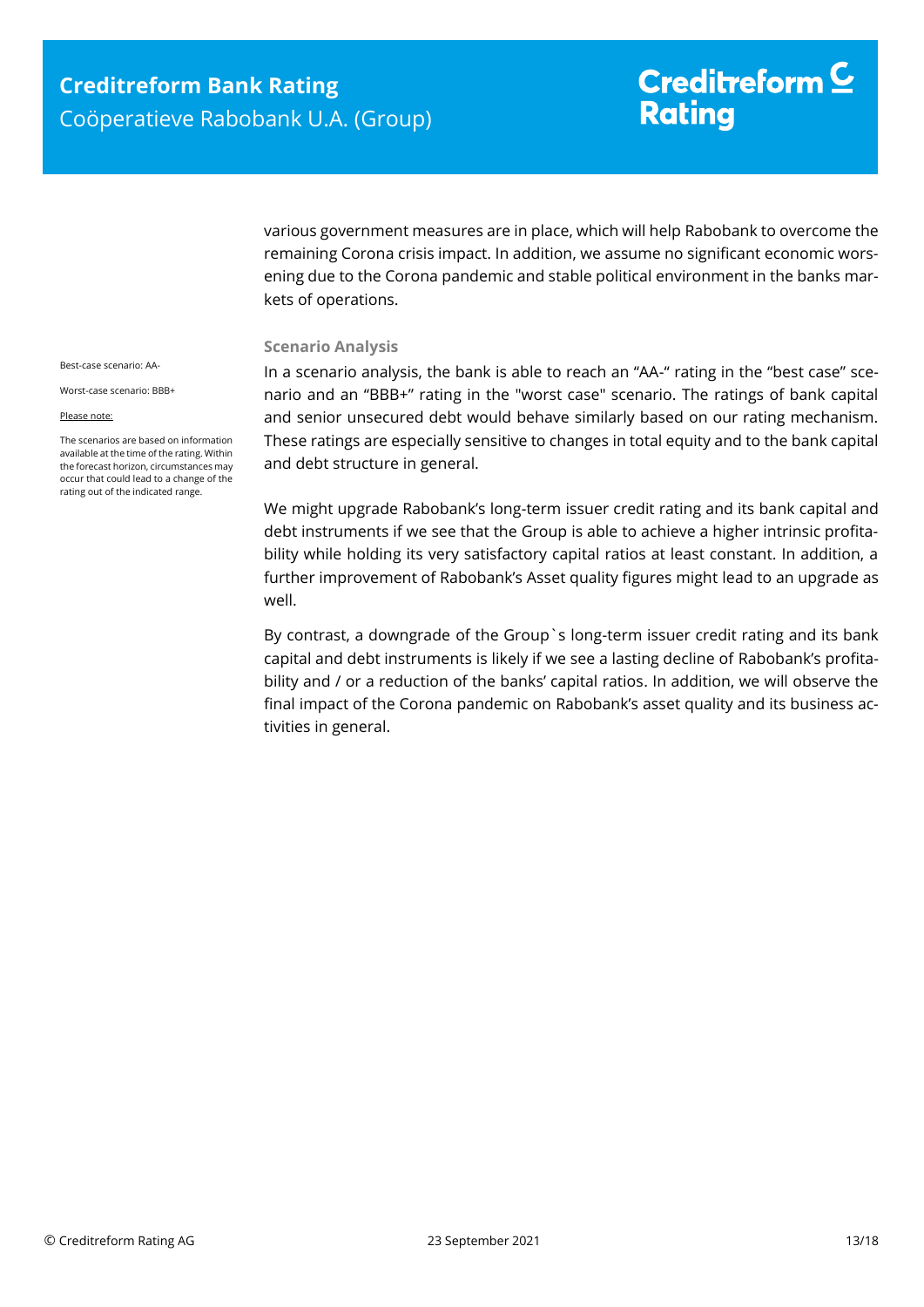## <span id="page-13-0"></span>**Appendix**

**Bank ratings**

The bank ratings are dependent on a host of quantitative and qualitative factors. An improvement in either sub-category may result in a higher rating score.

LT Issuer / Outlook / Short-Term **A+ / stable / L2**

**Bank Capital and Debt Instruments Ratings**

The ratings for bank capital and debt instruments are inter alia dependent on subordination and relative size of the instrument class, based on the long-term issuer rating of the bank.

| Preferred Senior Unsecured Debt (PSU):       | $A+$        |
|----------------------------------------------|-------------|
| Non-Preferred Senior Unsecured Debt (NPS): A |             |
| Tier 2 (T2):                                 | <b>RRR+</b> |
| Additional Tier 1 (AT1):                     | RRR-        |

#### **Rating History**

Please consult our website [www.creditreform-rating.de](http://www.creditreform-rating.de/) for additional information regarding the dates of publication.

| Figure 7: Rating History |  |
|--------------------------|--|
|                          |  |

| <b>Bank Issuer Rating</b>                | <b>Rating Date</b> | <b>Result</b>                |
|------------------------------------------|--------------------|------------------------------|
| LT / Outlook / Short-Term (Initial)      | 17.05.2017         | A / stable / L2              |
| <b>Rating Update</b>                     | 06.11.2019         | $A+$ / stable / L2           |
| Monitoring                               | 24.03.2020         | $A+ / NEW / L2$              |
| <b>Rating Update</b>                     | 26.11.2020         | A+ / negative / L2           |
| <b>Rating Update</b>                     | 23.09.2021         | $A+$ / stable / L2           |
|                                          |                    |                              |
| <b>Bank Capital and Debt Instruments</b> | <b>Rating Date</b> | <b>Result</b>                |
| Senior Unsecured / T2 / AT1 (Initial)    | 01.02.2018         | A- / BBB- / BB+              |
| <b>PSU / NPS / T2 / AT1</b>              | 06.11.2019         | $A+ / A / BBB+ / BBB-$       |
| <b>PSU / NPS / T2 / AT1</b>              | 24.03.2020         | $A+ / A / BBB+ / BBB- (NEW)$ |
| <b>PSU / NPS / T2 / AT1</b>              | 26.11.2020         | $A+ / A / BBB+ / BBB-$       |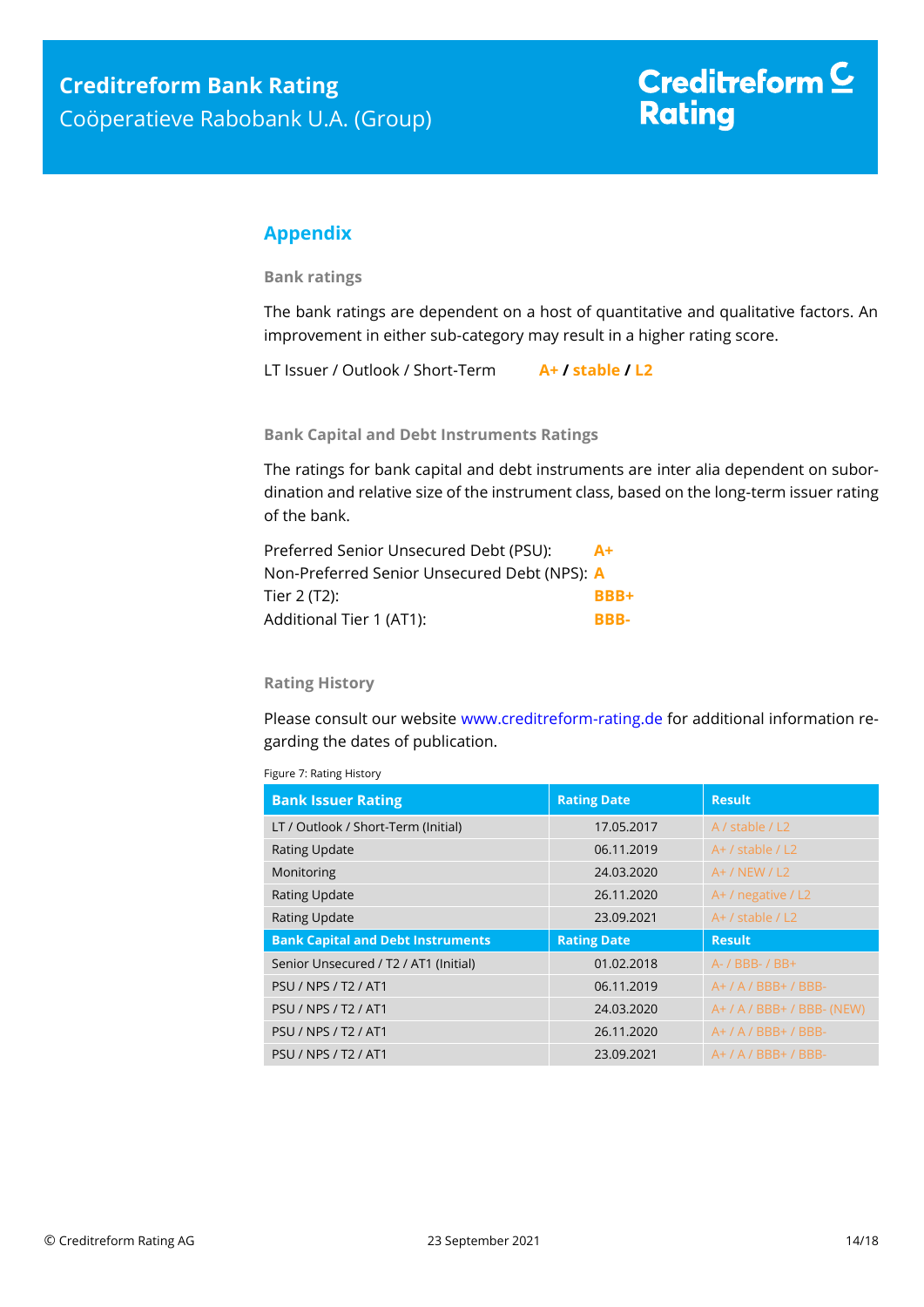#### **Regulatory**

Creditreform Rating AG was neither commissioned by the rating object nor by any other third party for the rating. The analysis took place on a voluntary basis by Creditreform Rating AG and is to be described in the regulatory sense as an unsolicited rating. The following scheme clarifies the level of participation of the rated entity (rating object):

| <b>Unsolicited Credit Rating</b>                       |    |
|--------------------------------------------------------|----|
| With Rated Entity or Related Third Party Participation | No |
| With Access to Internal Documents                      | No |
| With Access to Management                              | No |

The rating is based on publicly available information and internal evaluation methods for the rated bank. The quantitative analysis is based mainly on the latest annual accounts, interim reports, other investor relations information of the bank, and calculated key figures by eValueRate / CRA.

The information and documents processed met the requirements of the rating system of Creditreform Rating AG as published on the website www.creditreform-rating.de. The rating was carried out on the basis of the rating methodology for bank ratings as ( $v3.0$ ), the methodology for the [rating of bank capital and unsecured debt instruments \(v2.0\)](https://www.creditreform-rating.de/en/about-us/regulatory-requirements.html?file=files/content/downloads/Externes%20Rating/Regulatorische%20Anforderungen/EN/Ratingmethodiken%20EN/Bank%20Capital%20and%20Unsecured%20Debt%20Instruments%20Methodology.pdf) as well as the rating methodology for [Environmental, Social and Governance](https://www.creditreform-rating.de/en/about-us/regulatory-requirements.html?file=files/content/downloads/Externes%20Rating/Regulatorische%20Anforderungen/EN/Ratingmethodiken%20EN/Rating%20Methodology%20ESG%20v1.0.pdf) Score for Banks (v1.0) in conjunction with Creditreform's basic document [Rating Criteria and Definitions \(v1.3\).](https://www.creditreform-rating.de/en/about-us/regulatory-requirements.html?file=files/content/downloads/Externes%20Rating/Regulatorische%20Anforderungen/EN/Ratingmethodiken%20EN/CRAG%20Rating%20Criteria%20and%20Definitions.pdf)

The complete presentation of the rating methodologies used by Creditreform Rating AG and the basic document Rating Criteria and Definitions (v1.3) are published on our homepage:

<https://www.creditreform-rating.de/en/about-us/regulatory-requirements.html>

On 23 September 2021, the rating was presented by the analysts to the rating committee and adopted in a resolution.

The rating result was communicated to Coöperatieve Rabobank U.A. (Group), and the preliminary rating report was made available to the bank. There was no change in the rating score.

The rating is valid until withdrawal and is subject to monitoring from the rating date (see cover page). The rating will be comprehensively reviewed at least once every year. Within this period, the rating can be updated.

In 2011 Creditreform Rating AG was registered within the European Union according to EU Regulation 1060/2009 (CRA-Regulation). Based on the registration Creditreform Rating AG (CRA) is allowed to issue credit ratings within the EU and is bound to comply with the provisions of the CRA-Regulation.

Rating Endorsement Status: The rating of Coöperatieve Rabobank U.A. (Group) was not endorsed by Creditreform Rating AG from a third country as defined in Article 4 (3) of the CRA-Regulation.

#### **Conflict of Interests**

No conflicts of interest were identified during the rating process that might influence the analyses and judgements of the rating analysts involved or any other natural person whose services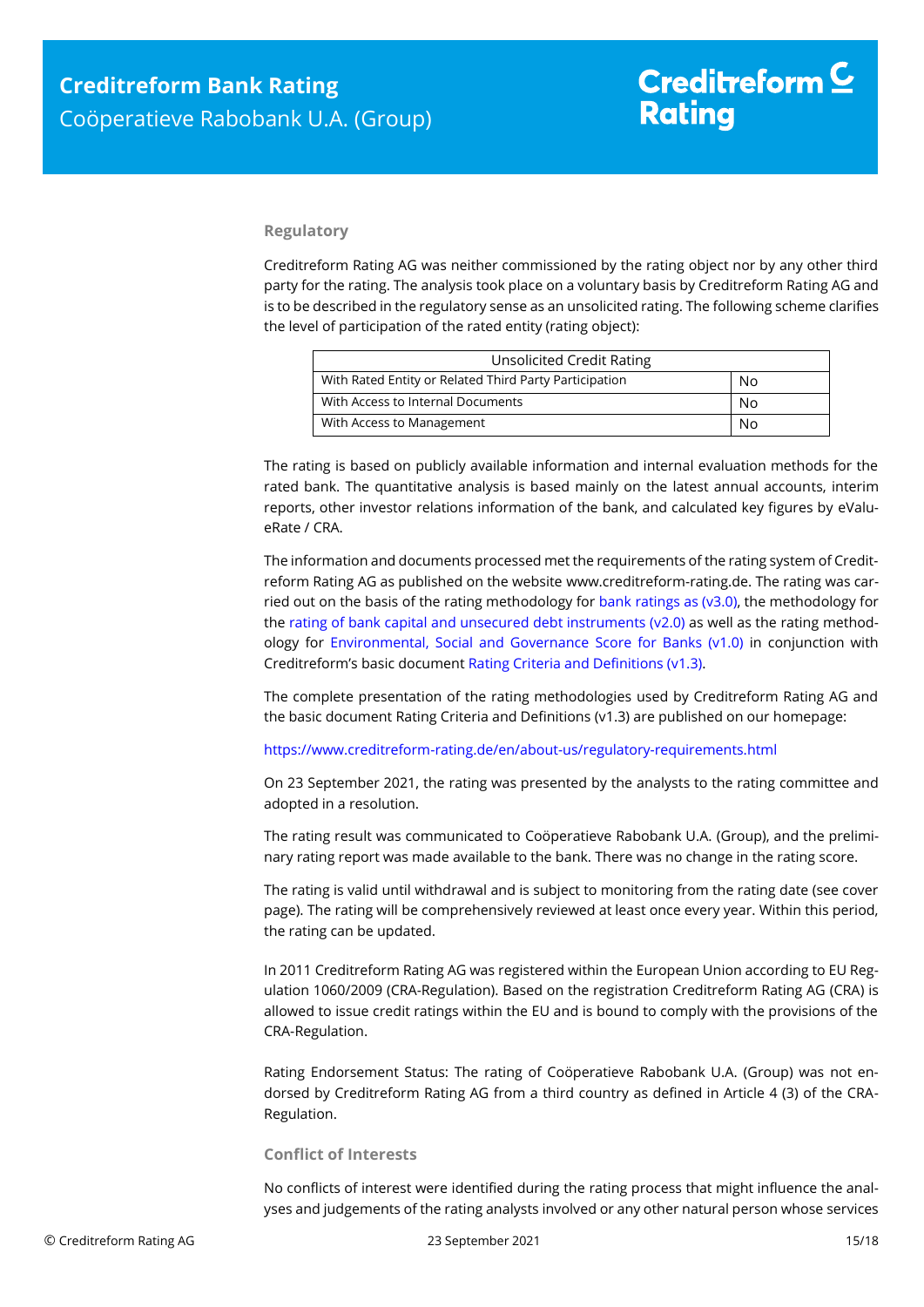are placed at the disposal or under the control of Creditreform Rating AG and who are directly involved in credit rating activities or approving credit ratings and rating outlooks.

In case of providing ancillary services to the rated entity, CRA will disclose all ancillary services in the credit rating report.

**Rules on the Presentation of Credit Ratings and Rating Outlooks**

The approval of credit ratings and rating outlooks follows our internal policies and procedures. In line with our policy "Rating Committee," all credit ratings and rating outlooks are approved by a rating committee based on the principle of unanimity.

To prepare this credit rating, CRA has used following substantially material sources:

- 1. Aggregated data base by eValueRate
- 2. Annual Report and interim reports
- 3. Investors relations information and other publications
- 4. Website of the rated bank
- 5. Public and internal market analyses
- 6. Internet research

There are no other attributes and limitations of the credit rating or rating outlook other than displayed on the CRA website. Furthermore CRA considers satisfactory the quality and extent of information available on the rated entity. In regard to the rated entity Creditreform Rating AG regarded available historical data as sufficient.

Between the disclosure of the credit rating to the rated entity and the public disclosure no amendments were made to the credit rating.

The "Basic data" information card indicates the principal methodology or version of methodology that was used in determining the rating, with a reference to its comprehensive description.

In case where the credit rating is based on more than one methodology or where reference only to the principal methodology might cause investors to overlook other important aspects of the credit rating, including any significant adjustments and deviations, Creditreform Rating AG explains this fact in the credit rating and indicates how the different methodologies or these other aspects are taken into account in the credit rating. This information is integrated in the credit rating report.

The meaning of each rating category, the definition of default or recovery and any appropriate risk warning, including a sensitivity analysis of the relevant key rating assumptions, such as mathematical or correlation assumptions, accompanied by worst-case scenario credit ratings as well as best-case scenario credit ratings are explained in mentioned methodologies and / or in the credit rating report.

The date at which the credit rating was released for distribution for the first time and when it was last updated including any rating outlooks is indicated clearly and prominently in the "Basic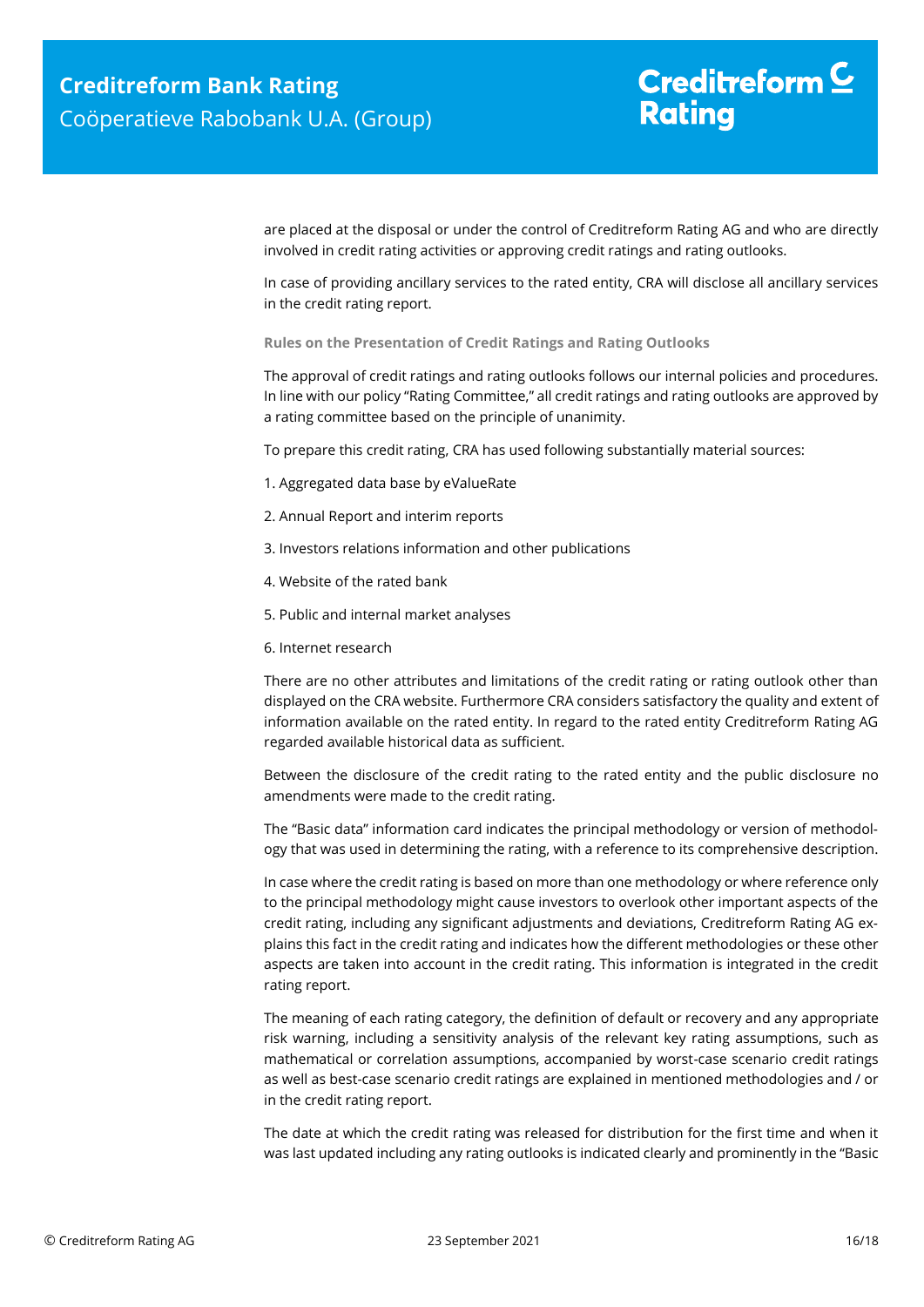data" card as a "Rating action"; first release is indicated as "initial rating", other updates are indicated as an "update", "upgrade or downgrade", "not rated", "confirmed", "selective default" or "default".

In the case of a rating outlook, the time horizon is provided during which a change in the credit rating is expected. This information is available within "Basic data" information card.

In accordance to Article 11 (2) EU-Regulation (EC) No 1060/2009 registered or certified credit rating agency shall make available in a central repository established by ESMA information on its historical performance data, including the ratings transition frequency, and information about credit ratings issued in the past and on their changes. Requested data are available at the ESMA website: https://cerep.esma.europa.eu/cerep-web/statistics/defaults.xhtml.

An explanatory statement of the meaning of Creditreform's default rates are available in the credit rating methodologies disclosed on the website.

#### **Disclaimer**

Any rating performed by Creditreform Rating AG is subject to the Creditreform Rating AG Code of Conduct which has been published on the web pages of Creditreform Rating AG. In this Code of Conduct, Creditreform Rating AG commits itself – systematically and with due diligence – to establish its independent and objective opinion as to the sustainability, risks and opportunities concerning the enterprise or the issue under review.

Future events are uncertain, and forecasts are necessarily based on assessments and assumptions. This rating is therefore no statement of fact, but an opinion. For this reason, Creditreform Rating AG cannot be held liable for the consequences of decisions made on the basis of any of their ratings. Neither should these ratings be construed as recommendations for investors, buyers or sellers. They should only be used by market participants (entrepreneurs, bankers, investors etc.) as one factor among others when arriving at corporate or investment decisions. Ratings are not meant to be used as substitutes for one's own research, inquiries and assessments.

We have assumed that the documents and information made available to us by the client are complete and accurate and that the copies provided to us represent the full and unchanged contents of the original documents. Creditreform Rating AG assumes no responsibility for the true and fair representation of the original information.

This report is protected by copyright. Any commercial use is prohibited without prior written permission from Creditreform Rating AG. Only the full report may be published in order to prevent distortion of the report's overall assessment. Excerpts may only be used with the express consent of Creditreform Rating AG. Publication of the report without the consent of Creditreform Rating AG is prohibited. Only ratings published on the Creditreform Rating AG web pages remain valid.

Creditreform Rating AG